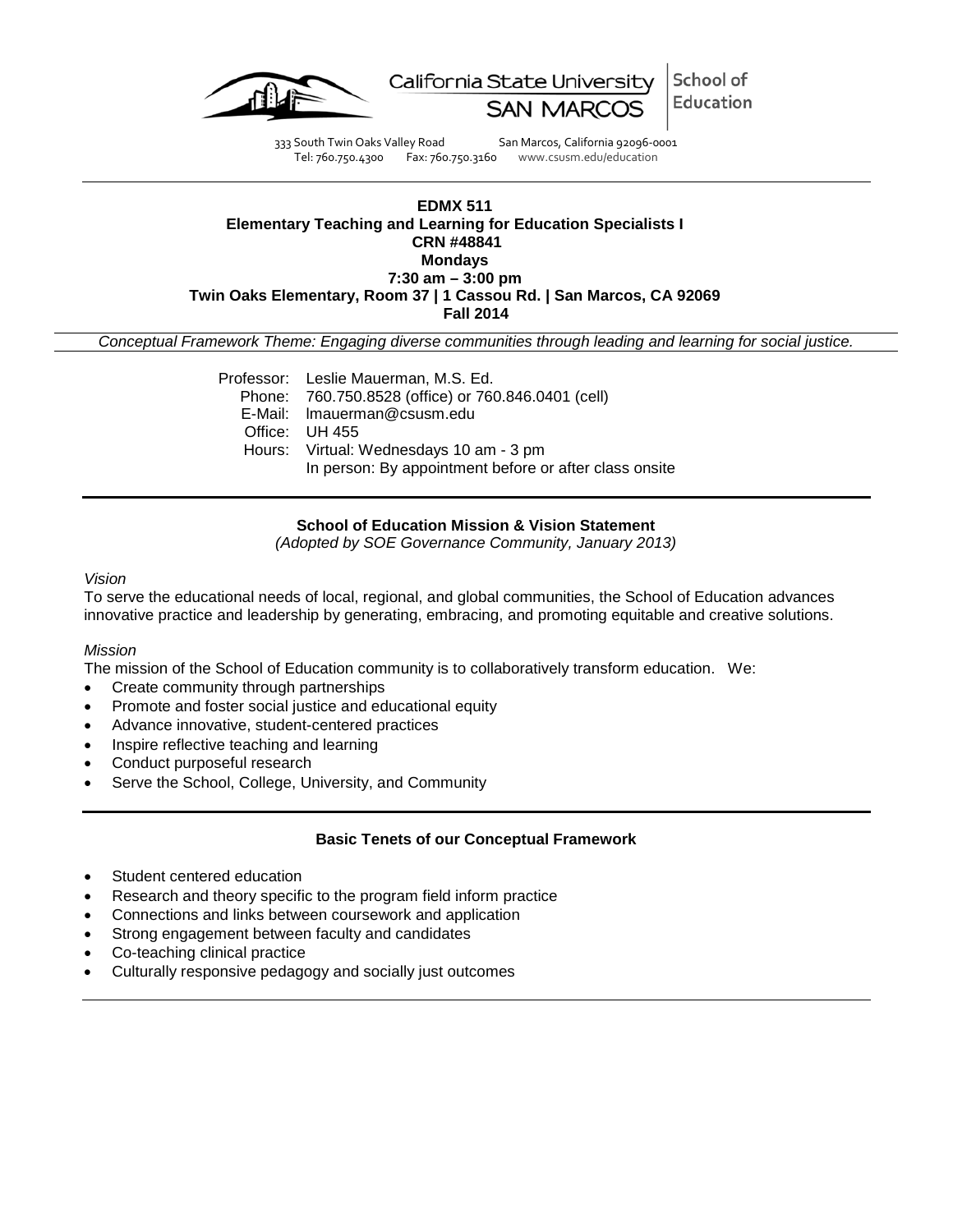### **COURSE DESCRIPTION**

Provides an introduction to psychology of learning and instruction; applications of learning theories to educational practice; planning and delivery of meaningful lessons; and utilizing appropriate teaching strategies for accommodating the learning differences of students with disabilities and other language and learning differences. *Enrollment Restriction: Admission to the Education Specialist Credential Program.* 

### **Course Prerequisites**

Enrollment restrictions: Admission to the Educational Specialist Program. Completion of EDUC 350, EDUC 364, EDUC 422 at CSUSM or the pre-approved equivalent courses from another institution.

#### **Course Objectives**

This course provides an introduction to psychology of learning and instruction: applications of learning theories to educational practice; the planning and delivery of meaningful lessons; utilizing appropriate teaching strategies for accommodating the learning differences of students with disabilities and other language and learning differences. The course is built upon the principles of the Mission of the School of Education as stated above. Primarily focuses on developing a preliminary understanding of learning theory and instructional practice in technology integrated and inclusive elementary classrooms. Candidates will be assessed in areas of universal lesson design and delivery, basic techniques of assessing student learning. Additional requirements include working knowledge of the SST/SAT process, the development of a month long unit plan and delivering culturally sensitive instruction.

### **Unique Course Requirements**

In the companion Clinical Practice course, EDMX 570, all candidates are required to participate in a Breadth of Experience visitation week, and to complete written Observation and Reflection assignments to that end. These assigned site visits are designed to meet program standards and to prepare candidates for the requirements inherent in a dual credential program.

- Candidates are required to have dependable, consistent access to a computer. Many assignments will require the use of a computer during class sessions.
- Candidates are expected to use "person-first" language in all written and oral assignments and class discussions (e.g., "Student with Down syndrome," rather than "Down syndrome student." Use "Johnny who has autism," rather than "My autistic student"). **Please read the article at this website before the course begins: [http://www.inclusionproject.org/level\\_2.php?id=49](http://www.inclusionproject.org/level_2.php?id=49)**
- Candidates post assignments in the web course by midnight on the date they are due.
	- If there are extraordinary circumstances that impact completion of assignments, candidates must advise the instructor as soon as possible.
	- $\cdot$  If there are questions or concerns, candidates are expected to contact the instructor via university email.
	- Candidates are expected to complete all assigned work. There will be a reduction in points for any assignments submitted after due dates, unless *prior* instructor approval is secured.
	- Exceptions will be handled on a case-by-case basis, at the discretion of the instructor.
- Candidates are expected to proofread and edit all written assignments prior to submission. Candidates will ensure their writing is error-free (grammar, syntax, spelling), and ideas are logically and concisely presented. Assignment credit will reflect any oversight.
- Candidates are advised to keep a copy of all written work. These copies are needed for future use as professional portfolio entries.

### **Required Texts**

- Hardman, Drew & Egan. (2014). *Human exceptionality: school, community and family* (11th ed.) Belmont, CA: Wadsworth.
- Snell & Brown (2011). *Instruction of children with severe disabilities* (7th ed.) Upper Saddle River, NJ: Pearson Education, Inc.
- Thousand, Villa, & Nevin (2007). *Differentiating instruction: Collaboratively planning and teaching for universally designed learning.* Thousand Oaks, CA: Corwin Press.
- Villa & Thousand (2011). *RTI: Co-teaching & differentiating instruction.* Port Chester, NY: National Professional Resources, Inc.

Other text chapters and resources provided within the Cougar Courses Moodle course by permission.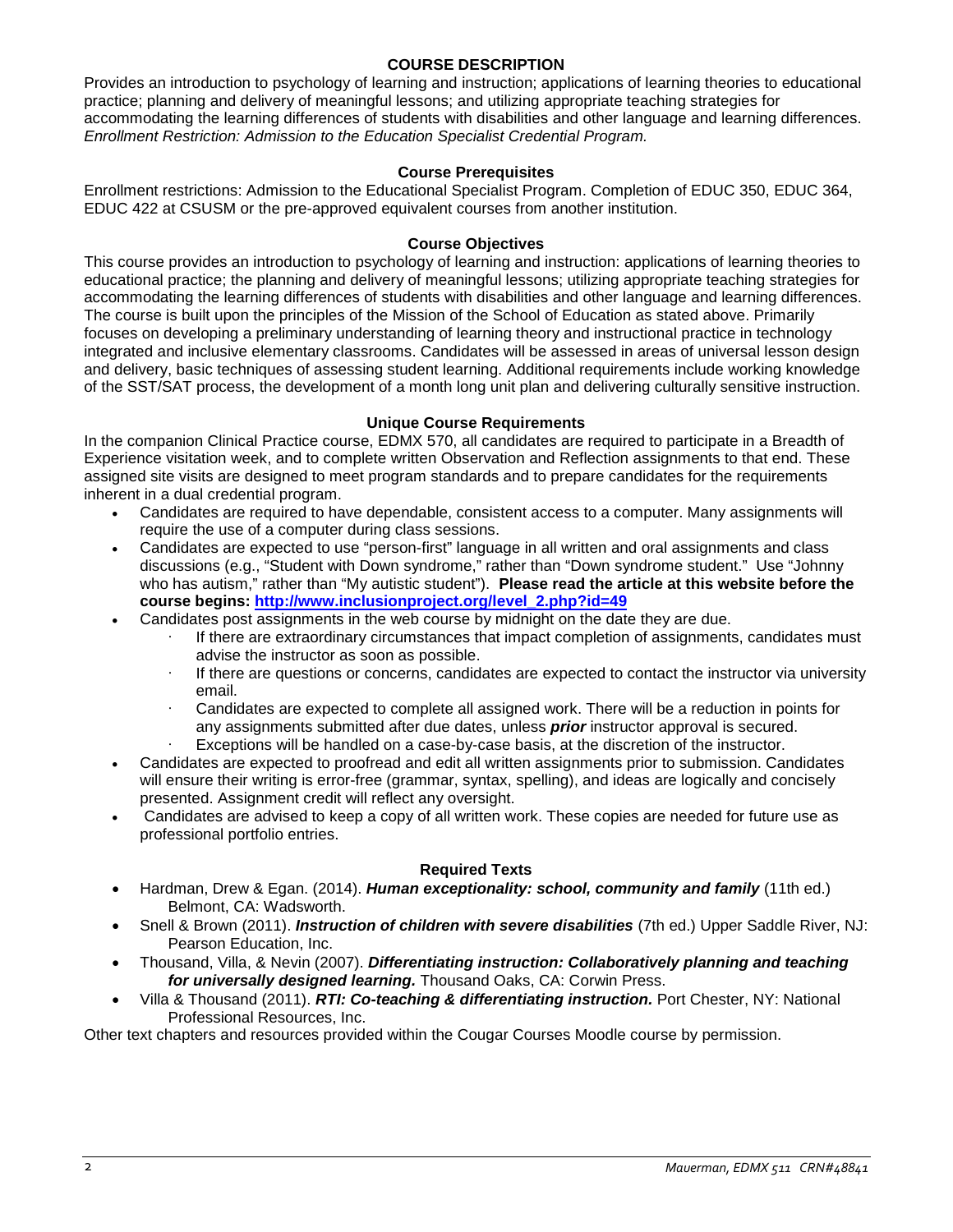### **Authorization to Teach English Learners**

This credential program has been specifically designed to prepare teachers for the diversity of languages often encountered in California public school classrooms. The authorization to teach English learners is met through the infusion of content and experiences within the credential program, as well as additional coursework. Students successfully completing this program receive a credential with authorization to teach English learners. *(Approved by CCTC in SB 2042 Program Standards, August 02)*

### **STUDENT LEARNING OUTCOMES**

### **Teacher Performance Expectation (TPE) Competencies**

The course objectives, assignments, and assessments have been aligned with the CTC standards for both the Multiple Subject and Special Education Credentials. This course is designed to help teachers seeking a California teaching credential to develop the skills, knowledge, and attitudes necessary to assist schools and district in implementing effective programs for all students. The successful candidate will be able to merge theory and practice in order to realize a comprehensive and extensive educational program for all students. You will be required to formally address the following TPEs in this course:

Candidates in EDMX 511 are required to address the TPEs with emphasis upon:

- CSUSM Local TPE 6D: Developmentally Appropriate Teaching Practices for Special Education: Teaching the Special Education Population in the General Education Environment
- TPE 8: Learning about Students
- TPE 9: Instructional Planning
- TPE 10: Instructional Time
- TPE 13: Professional Growth

## **California Teacher Performance Assessment (CalTPA)**

Beginning July 1, 2008 all California credential candidates must successfully complete a state-approved system of teacher performance assessment (TPA), to be embedded in the credential program of preparation. At CSUSM this assessment system is called the CalTPA or the TPA for short.

To assist your successful completion of the TPA, a series of informational seminars are offered over the course of the program. TPA related questions and logistical concerns are to be addressed during the seminars. Your attendance to TPA seminars will greatly contribute to your success on the assessment.

Additionally, SOE classes use common pedagogical language, lesson plans (lesson designs), and unit plans (unit designs) in order to support and ensure your success on the TPA and more importantly in your credential program.

The CalTPA Candidate Handbook, TPA seminar schedule, and other TPA support materials can be found on the SOE website:<http://www.csusm.edu/education/CalTPA/ProgramMaterialsTPA.html>

### **Assessment of Professional Dispositions**

Assessing a candidate's dispositions within a professional preparation program is recognition that teaching and working with learners of all ages requires not only specific content knowledge and pedagogical skills, but positive attitudes about multiple dimensions of the profession. The School of Education has identified six dispositions – social justice and equity, collaboration, critical thinking, professional ethics, reflective teaching and learning, and life-long learning—and developed an assessment rubric. For each dispositional element, there are three levels of performance - *unacceptable*, *initial target*, and *advanced target*. The description and rubric for the three levels of performance offer measurable behaviors and examples.

The assessment is designed to provide candidates with ongoing feedback for their growth in professional dispositions and includes a self-assessment by the candidate. The dispositions and rubric are presented, explained and assessed in one or more designated courses in each program as well as in clinical practice. Based upon assessment feedback candidates will compose a reflection that becomes part of the candidate's Teaching Performance Expectation portfolio. Candidates are expected to meet the level of *initial target* during the program.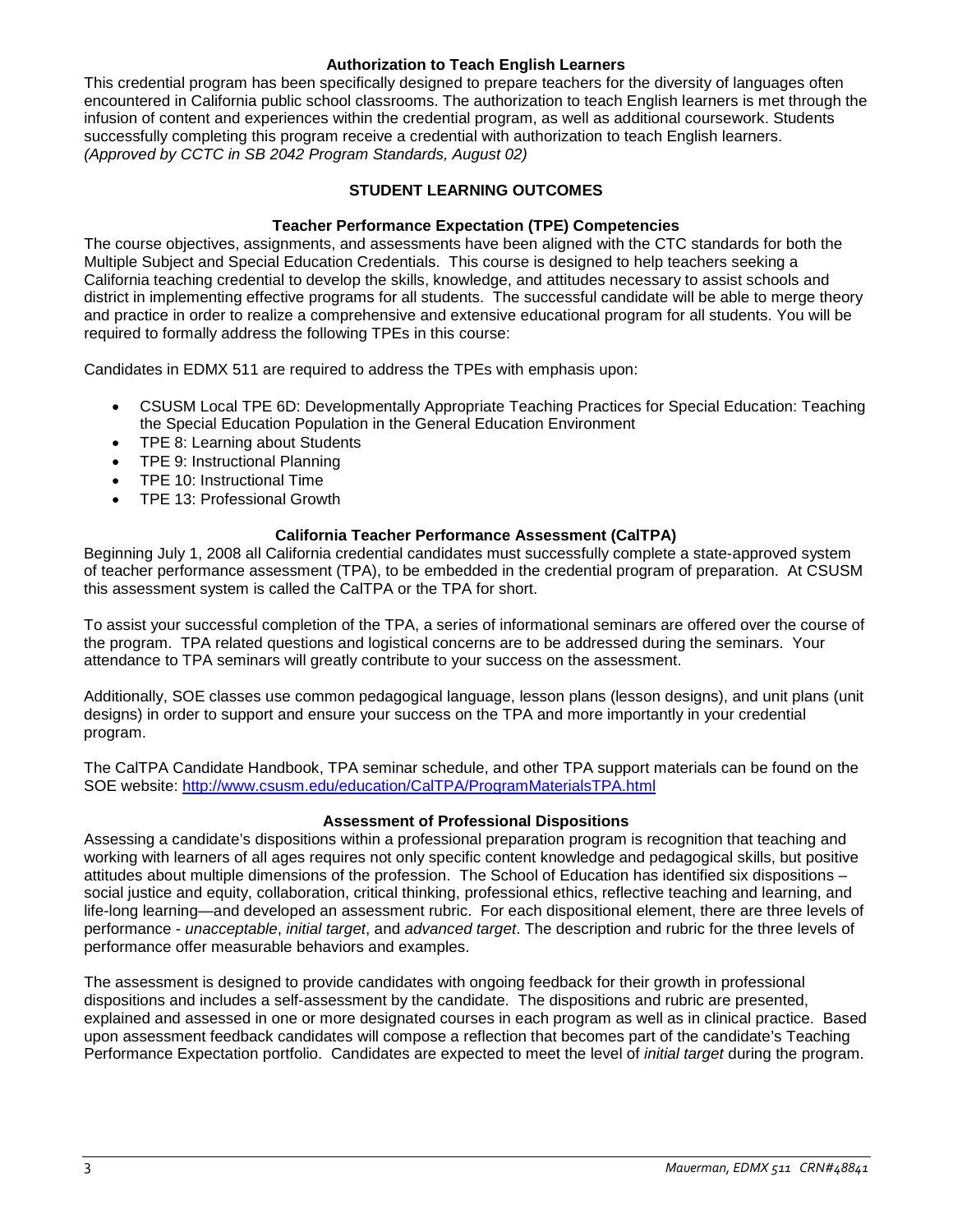#### **School of Education Attendance Policy**

Due to the dynamic and interactive nature of courses in the School of Education, all students are expected to attend all classes and participate actively. At a minimum, students must attend more than 80% of class time, or s/he may not receive a passing grade for the course at the discretion of the instructor. Individual instructors may adopt more stringent attendance requirements. Should the student have extenuating circumstances, s/he should contact the instructor as soon as possible. *(Adopted by the COE Governance Community, December, 1997).*

**This course:** Since the Concurrent courses meet all day, it should be noted that a one day absence equals TWO class session absences. Candidates in the concurrent program may only miss one and one-half days before accruing a 20% absence rate, thus acquiring the potential for losing a grade point.

Candidates must earn a C+ or better to continue in the credential program. Notification of absences does not automatically excuse a candidate from class. It is the responsibility of the candidate to meet with the instructor and discuss potential make up of class time or assignments. Candidates must not assume that class time and all assignments or activities can be made up, as some are not easily replicated outside of the collaborative class environment.

### **Students with Disabilities Requiring Reasonable Accommodations**

Students with disabilities who require reasonable accommodations must be approved for services by providing appropriate and recent documentation to the Office of Disable Student Services (DSS). This office is located in Craven Hall 4300, and can be contacted by phone at (760) 750-4905, or TTY (760) 750-4909. Students authorized by DSS to receive reasonable accommodations should meet with their instructor during office hours or, in order to ensure confidentiality, in a more private setting.

### **All University Writing Requirement**

In keeping with the university-wide policy that every course at the university must have a writing requirement of at least 2500 words, this course will include weekly reflective writing prompts, the completion of two universal lesson designs, in accordance with TPA standards. Additionally candidates are required to complete assignments in the areas of typical and atypical human development, a student characteristics chart for students with special needs, as well as a written project which details service options for a particular student.

### **CSUSM Academic Honesty Policy**

"Students will be expected to adhere to standards of academic honesty and integrity, as outlined in the Student Academic Honesty Policy. All written work and oral presentation assignments must be original work. All ideas/materials that are borrowed from other sources must have appropriate references to the original sources. Any quoted material should give credit to the source and be punctuated with quotation marks.

Students are responsible for honest completion of their work including examinations. There will be no tolerance for infractions. If you believe there has been an infraction by someone in the class, please bring it to the instructor's attention. The instructor reserves the right to discipline any student for academic dishonesty in accordance with the general rules and regulations of the university. Disciplinary action may include the lowering of grades and/or the assignment of a failing grade for an exam, assignment, or the class as a whole."

Incidents of Academic Dishonesty will be reported to the Dean of Students. Sanctions at the University level may include suspension or expulsion from the University.

### **Plagiarism:**

As an educator, it is expected that each student will do his/her own work, and contribute equally to group projects and processes. Plagiarism or cheating is unacceptable under any circumstances. If you are in doubt about whether your work is paraphrased or plagiarized see the Plagiarism Prevention for Students website http://library.csusm.edu/plagiarism/index.html. If there are questions about academic honesty, please consult the University catalog.

#### **Use of Technology**

Students are expected to demonstrate competency in the use of various forms of technology (i.e. word processing, electronic mail, Moodle, use of the Internet, and/or multimedia presentations). Specific requirements for course assignments with regard to technology are at the discretion of the instructor. Keep a digital copy of all assignments for use in your teaching portfolio. All assignments will be submitted online, and some will be submitted in hard copy as well. Details will be given in class.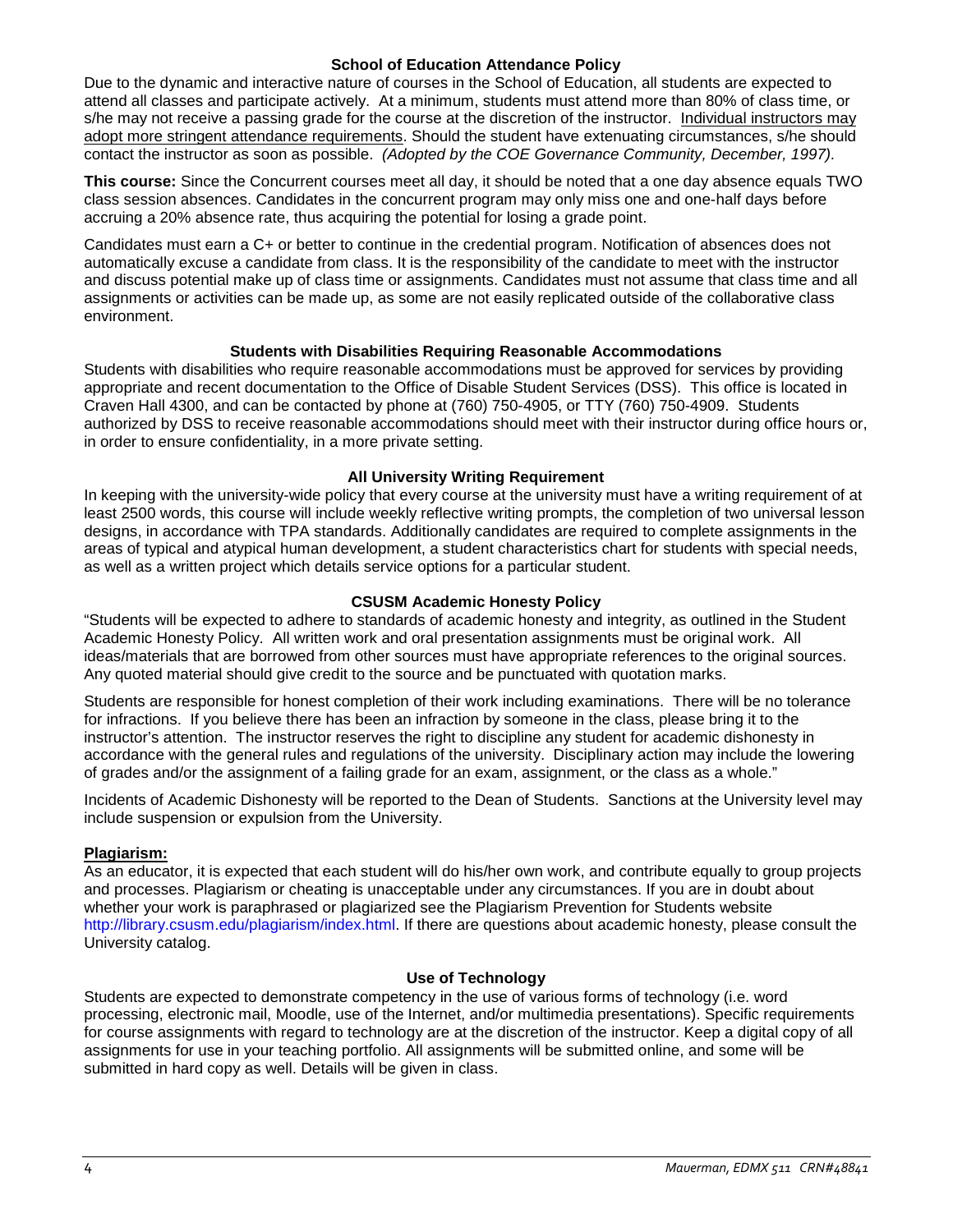### **Electronic Communication Protocol**

Electronic correspondence is a part of your professional interactions. If you need to contact the instructor, e-mail is often the easiest way to do so. It is my intention to respond to all received e- mails in a timely manner. Please be reminded that e-mail and on-line discussions are a very specific form of communication, with their own nuances and etiquette. For instance, electronic messages sent in all upper case (or lower case) letters, major typos, or slang, often communicate more than the sender originally intended. With that said, please be mindful of all e-mail and on- line discussion messages you send to your colleagues, to faculty members in the School of Education, or to persons within the greater educational community. All electronic messages should be crafted with professionalism and care.

Things to consider:

- Would I say in person what this electronic message specifically says?
- How could this message be misconstrued?
- Does this message represent my highest self?
- Am I sending this electronic message to avoid a face-to-face conversation? In addition, if there is ever a concern with an electronic message sent to you, please talk with the author in person in order to correct any confusion.

### **COURSE REQUIREMENTS**

In this course, candidates

- develop a lesson design and unit design to be used in future coursework. (ES Program Standards 10 and 13; MS Program Standards 5, 9, and 13)
- develop beginning competency in the use of assessment [including entry-level, formative, and summative types] for use in developing lesson designs. (ES Program Standards 10 & 13; MS Program Standards 5, 9, and 13)
- develop knowledge of typical and atypical human development. (ES Program Standard 11; MS Standard 3)
- develop proficiency in participation in the process of Student Assistance Teams (a.k.a. Student Success/Study Teams). (ES Program Standards 13 & 14; MS Program Standards 6, 10, 13)
- develop beginning competency in the use of classroom management strategies. (ES Program Standards 10, 11, 13, & 14; MS Program Standards 6, 10)
- develop proficiency in the skills of observation of elementary students. (ES Program Standards 10, 11, 13, & 14; MS Program Standard 4)

| <b>Assignment</b>                                                   | Point<br>Value |
|---------------------------------------------------------------------|----------------|
| Photo posted in Cougar Course Profile & GTKY                        | 2              |
| Weekly Tutoring Reflection Journal (8 weeks@2 pt each)              | 16             |
| Reading Reflections (6 @ 2 pts each)                                | 12             |
| Goals, Objectives/ Positive & Healthy Lrng Environment (group)      | $\overline{2}$ |
| Guided Observation/Human Development Assignment (Indiv)             | 8              |
| Universal Design Differentiated Lesson Plan (group & indiv)         | 16             |
| Student Study/Assistance Team (SST/SAT) (may move to<br>Spring/512) | 12             |
| Pairs: Month Long Unit Plan                                         | 16             |
| Participation, Attendance, Professionalism                          | 16             |
|                                                                     | 100            |

### **Grading Standards**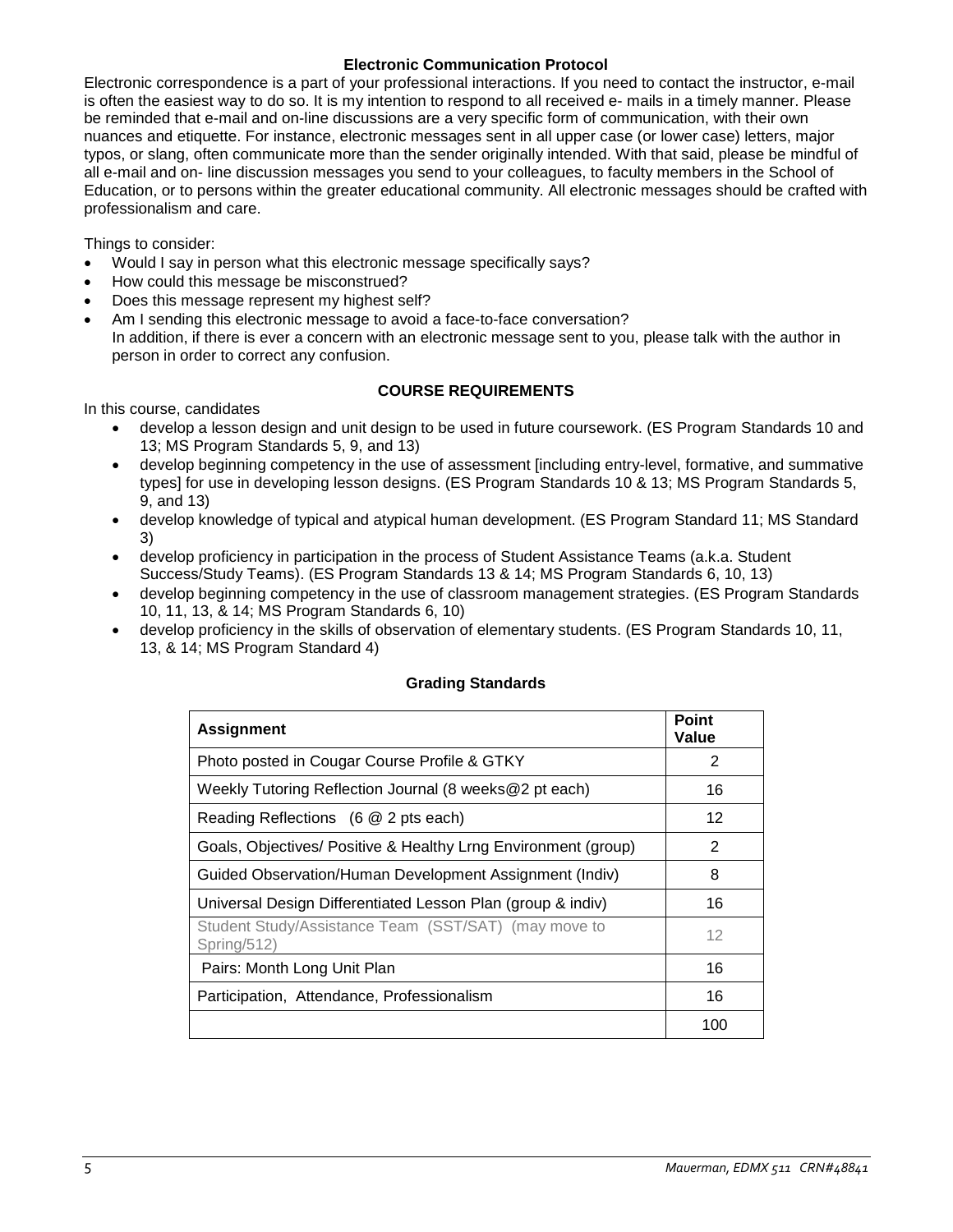# **COURSE SCHEDULE**

**EDMX 511 Scope and Sequence Matrix Preliminary Course Schedule** Shaded column may need further revision—will be re-sent by end of first week, depending upon how much we accomplish together in the first days.

# **LP Mauerman/Fall2014**

Integration/Infusion of Sp Ed Program Standards, M/M & M/S Standards, TPE Requirements, CalTPA, and SOE Standards Revised: 8/24/14

| #              | D                 | <b>Topics</b>                                                                                | <b>Session</b><br><b>Materials/Activity</b>                                                            | <b>Readings/Assignments</b>                                                                                         | <b>Online Complement</b>                                               | Sp Ed Stds/TPEs                                                                      |
|----------------|-------------------|----------------------------------------------------------------------------------------------|--------------------------------------------------------------------------------------------------------|---------------------------------------------------------------------------------------------------------------------|------------------------------------------------------------------------|--------------------------------------------------------------------------------------|
| $\overline{0}$ | <b>Ohana Week</b> | Opening: Review Norms,<br>Climate, Routines Groups,                                          | Group & Individual<br>Activities                                                                       | <b>Peruse ALL Texts</b>                                                                                             | Syllabus, Sched, Readings,<br>Assgnmts, Forums, etc                    | SpEd ST: Review<br>of Standards<br>GE TPE: (8, 11)<br>CalTPA 1, 2 is<br>course focus |
| 10             |                   | Elements of Instruct I,<br><b>TPA Overview</b>                                               | Journaling<br>Elem of Instruction Posters Excerpt for RR#1 <sup>9</sup>                                | Schmocker: El of Inst                                                                                               | Readings, Assgnmts,<br>Forums                                          | SpEd ST:<br>GE TPE: 8, 9                                                             |
|                | ᠇                 | Syllabus overview<br>Ways of Knowing (Review)<br>Elem of Instruct II                         | <b>Tutoring Reflective</b><br>Journal (TRJ)<br>H. Gardner review<br>4 Teachers- El of<br>Inst/Activity | Topical articles-<br>webclass                                                                                       | <b>Topical Articles/Media/Posts</b>                                    | SpEd ST: Prgm<br><b>St. 14</b><br>GE TPE: 8, 9, 10,<br>11                            |
| $\overline{2}$ | 8/25 week         | Task & Concept Analysis,<br>Bloom; Affect, Psychomotor, Activity<br>Cognitive<br><b>GTKY</b> | Web quest-El of Inst<br>Task Analysis activity                                                         |                                                                                                                     |                                                                        | SpEd ST: Prgm<br>St. 13, M/M<br>GE TPE: 4, 5, 6A,<br>6B                              |
|                | $\mathbf{r}$      | Labor Day = Online Class                                                                     | Watch FAT City on<br>community media site                                                              | Observ. Skills, Ableism<br>$RR#2$ $\gamma$                                                                          | <b>RR #1: Schmocker El of</b><br>Instruct<br>Submit by midnight 9/5    |                                                                                      |
| 3              | S<br>week<br>9/8  | Human Development, Who<br>are my Sts?<br>Observation<br>skills/Identification                | <b>TR Journal</b><br><b>Typical/Atypical Dev</b><br>Activity                                           | <b>Topical articles</b><br>-HDE: Ch 7-15; Only<br>mark<br>definitions/chapters<br>-TVN/Inclusion: Ch5,<br>pgs 65-71 | <b>Topical Articles/Media/Posts</b><br>Group Human Develop<br>Assignmt | SpEd ST: Prgm<br>St. 11, 12. M/M St.<br>GE TPE: 6A & 6B                              |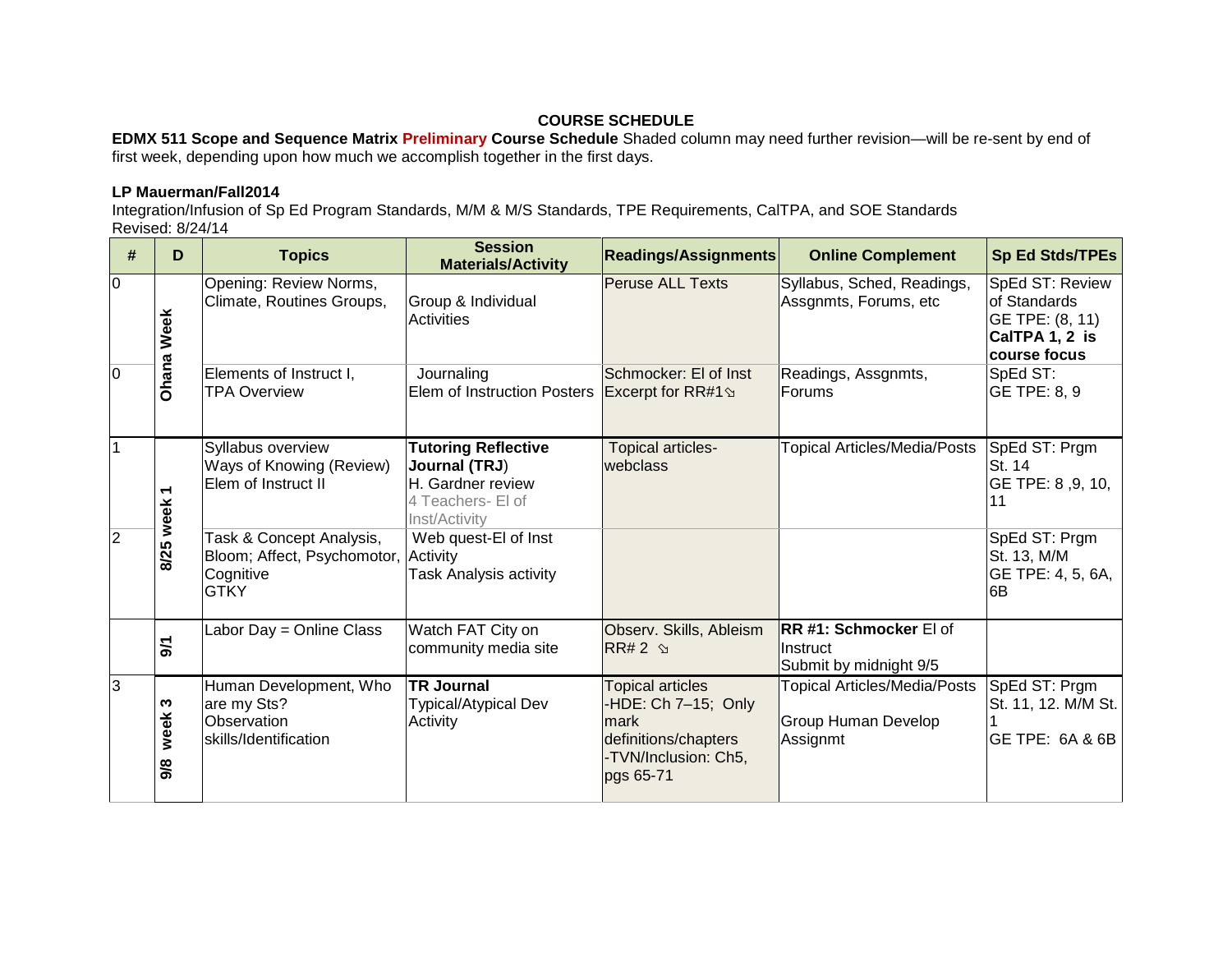| #              | D            | <b>Topics</b>                                                                                                                           | <b>Session</b><br><b>Materials/Activity</b>                                                             | <b>Readings/Assignments</b>                                                                                 | <b>Online Complement</b>                                                           | <b>Sp Ed Stds/TPEs</b>                                                  |
|----------------|--------------|-----------------------------------------------------------------------------------------------------------------------------------------|---------------------------------------------------------------------------------------------------------|-------------------------------------------------------------------------------------------------------------|------------------------------------------------------------------------------------|-------------------------------------------------------------------------|
| $\overline{4}$ |              | In-class Guided Student<br>Observation<br>Healthy/Pos Lrng<br>Environment                                                               | Observation Practice/Video HDE: Ch 5, p 106-125;<br><b>LUNCH: Educating Peter</b>                       | <b>RR#3</b><br><b>TVN/Differentiation:</b><br>Ch.3(pgs. 35-47); Ch.<br>4(pgs. 49-64); Ch. 5<br>(pgs. 65-76) | Dual Observation Due 9/14<br>RR #2: Obs. Skills, Ableism<br>9/10                   | SpEd ST: Prgm<br>St.1, M/M St. 1<br>GE TPE: 4, 5                        |
| $\overline{7}$ | 4            | Lesson Design I: Putting it<br>all together<br>Differentiation, ELLs, 14 Fed design<br>Definition                                       | TR Journal Media,<br>DI- elements of Lesson                                                             |                                                                                                             | <b>Topical Articles/Media/Posts</b>                                                | SpEd ST: M/S<br>St.4; Prgm St. 10<br>GE TPE: 1                          |
| 8              | week<br>9/15 | Group Mini Lesson Project<br>Ethics, Confidentiality,<br>Mandates, cont                                                                 | Lesson Plan Template<br>(TPA)<br>Group activity<br>Professional Dispositions:<br>Self eval posted to TS | TVN: Ch 1, p 10-13,<br>TVN Differentiation Ch 7 Diversity/Instruct'n<br>for RR #4 $\Im$                     | $RR$ #3:HDE                                                                        | SpEd ST: M/S St.<br>4,<br>GE TPE: 12                                    |
| $\overline{9}$ | week 5       | Lesson Design II:UDL<br>Content, Process, Product<br>revisited<br><b>Differentiation Strategies I</b><br>Collaboration I                | <b>TR Journal</b><br><b>PPT</b> lecture/activities<br>Media-Differentiation                             | <b>Topical articles-</b><br>webclass<br><b>RTI Foldout</b>                                                  | <b>Topical Articles/Media/Posts</b>                                                | SpEd ST: M/M St.<br><b>GE TPE: 4, 5</b>                                 |
| 10             | 9/22         | Social Justice, Service<br>Lrning<br><b>RTI Overview</b><br><b>Lesson Plan Workshop</b>                                                 | Jigsaw and Expert groups<br>LP Workshop                                                                 | TVN, Ch 6 for RR# 5 $\Im$<br><b>PRINT Characteristics</b><br><b>Matrix</b>                                  | <b>Group Lesson Plan Due</b><br><b>RR #4: Differentiation</b><br><b>Strategies</b> | SpEd ST: Prgm<br>St. 3; M/M St. 1<br>GE TPE: 7, 8, 9,<br>15             |
| 11             | week 6       | <b>Clinical Practice/Breadth</b><br><b>Week Discuss</b><br>RTI: How It Fits -<br>Collaboration<br>Sp Ed Characteristics Matrix<br>Intro | <b>TR Journal</b><br>Media- What is RTI?                                                                | Topical articles-<br>webclass SST<br><b>RTI</b> foldout                                                     | <b>Topical Articles/Media/Posts</b>                                                | SpEd ST: Prgm<br>St.4, M/M St. 5<br>GE TPE: 9, 10, 11,                  |
| 12             | 9/29         | <b>Differentiation Strategies II</b><br><b>Assessment Strategies II</b><br>Sp Ed Characteristic<br>Matrices Wkshp [+]                   | PPT lecture/activities<br>Workshop                                                                      | RTI trifold, Snell: Ch 1,<br>Ch 6, p 224-233;<br>for RR# $6\%$                                              | RR #5: TVN, RTI:<br>Assessment<br><b>Matrix Binder due</b>                         | SpEd ST: Prgm<br>St. 3, 5<br>GE TPE: 4,5,6A,<br>6B, 6D, 7, 9, 10,<br>11 |